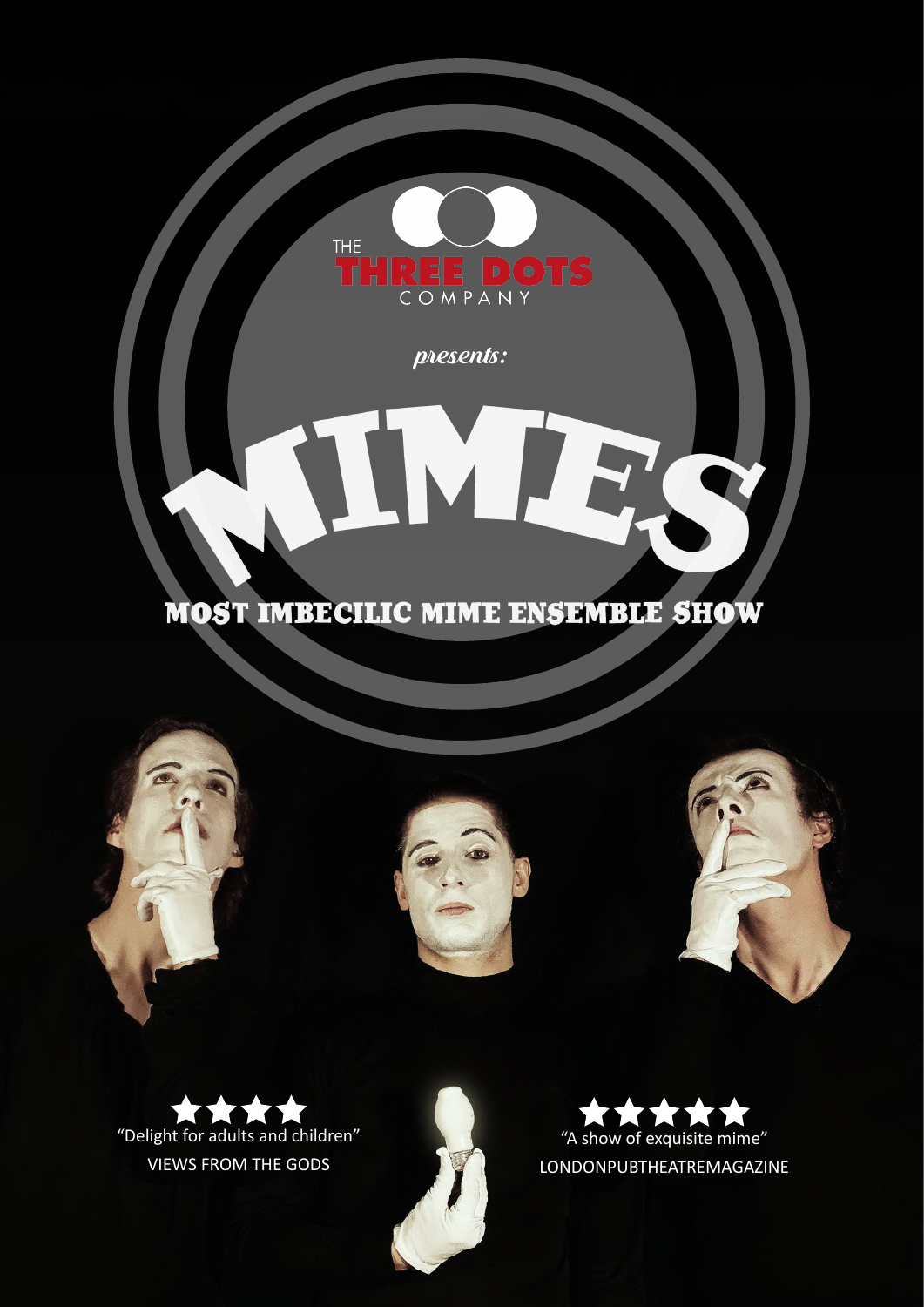

#### **MIMES – Most Imbecilic Mime Ensemble Show**

Three mimes, a ladder, a lightbulb and a loaded gun.

A visual comedy set in the world of three unconventional mimes. A show focused on the duality between the mime and the real world in which through the art of mimicry and clown shows the absurdities of real life.

The conflict begins with the simple task of changing a faulty lightbulb which becomes impossible to resolve. One mime seeks to find practical solutions to the problem where as the other two exist only in the "invisible" world. From beginning to end, the three will laugh, cry and battle together, creating and destroying worlds: from the illusion of changing an invisible light bulb to a no holds barred combat packed with gags.

Marcel Marceau said: "Words can divide people, mime can be a bridge between them". But NOT in this show.



**The Three Dots Company** specialise in physical theater, visual comedy and clown. Founded in 2016 by Mauro Groppo (Turin), Paolo Scaglia (Milan) and Samuel Toye (London) during their time at the "Atelier Teatro Fisico di Philip Radice".

The debut of their show MIMES at the Camden Fringe 2017 in London received high praise from critics and claiming  $4 - 5$  star reviews.

After their success, the company perform the show in other European countries and festivals such Milano Clown Festival, Torino Fringe, Ratataplan and MIMOS. The company's mission is to produce shows that can be universal and without limits of language.

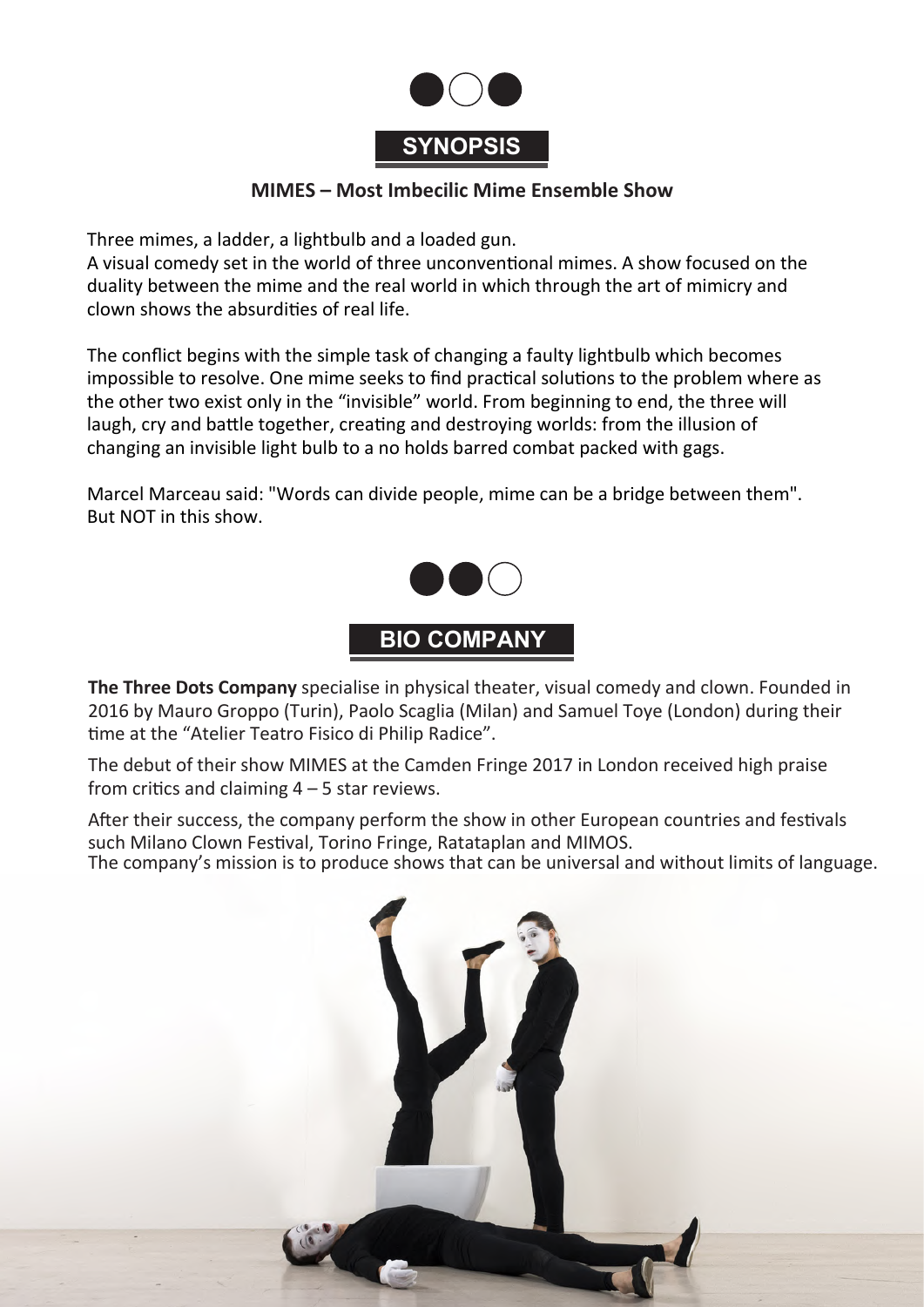

## **[TRAILER](https://vimeo.com/330340981)**

### **[COMPLETE VIDEO](https://www.youtube.com/watch?v=nofGruRkw-I)**



### **TECHNICAL**

**M.I.M.E.S**  "Most Imbecilic Mime Ensemble Show"

WRITTEN AND CREATED BY: Mauro groppo, Paolo Scaglia, Samuel Toye Mauro groppo, Paolo Scaglia, Samuel Toye DURATION: 55 minutes NUMEBER OF ACTORS: 3 NUMBER OF TECHNICIANS: 1 STAGE DIMENSIONS: Internal and the state of the state of the state of the state of the state of the state of the state of the state of the state of the state of the state of the state of the state of the state of the state PREPARATION TIME: 2 hours AUDIO REQUIREMENTS: Mixer with jack AUX LIGHTING REQUIREMENTS: General wash (\*see technical design attached) 

TITLE:

#### SPECIAL EFFECTS USED: Stage gun (in possession of the company)

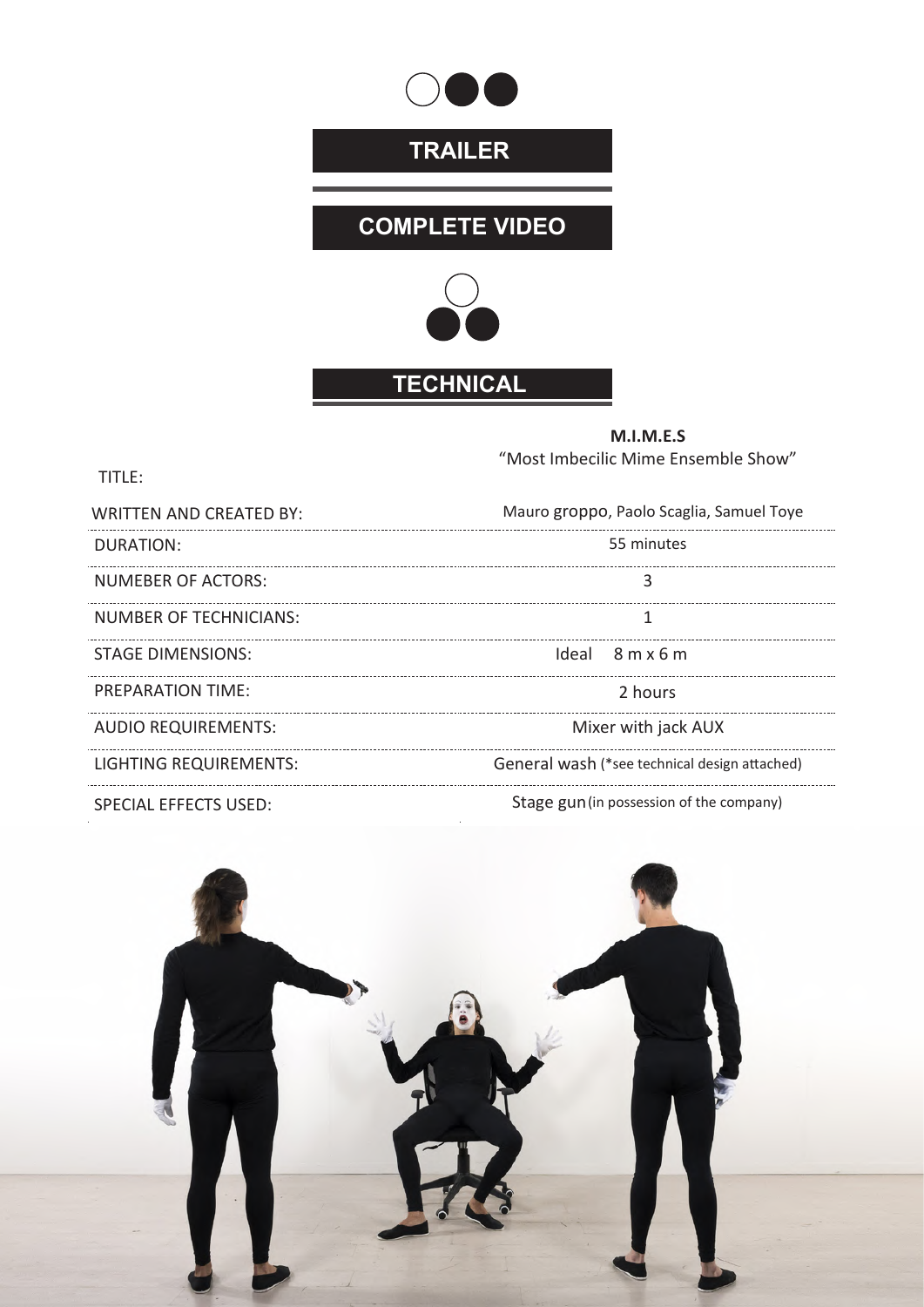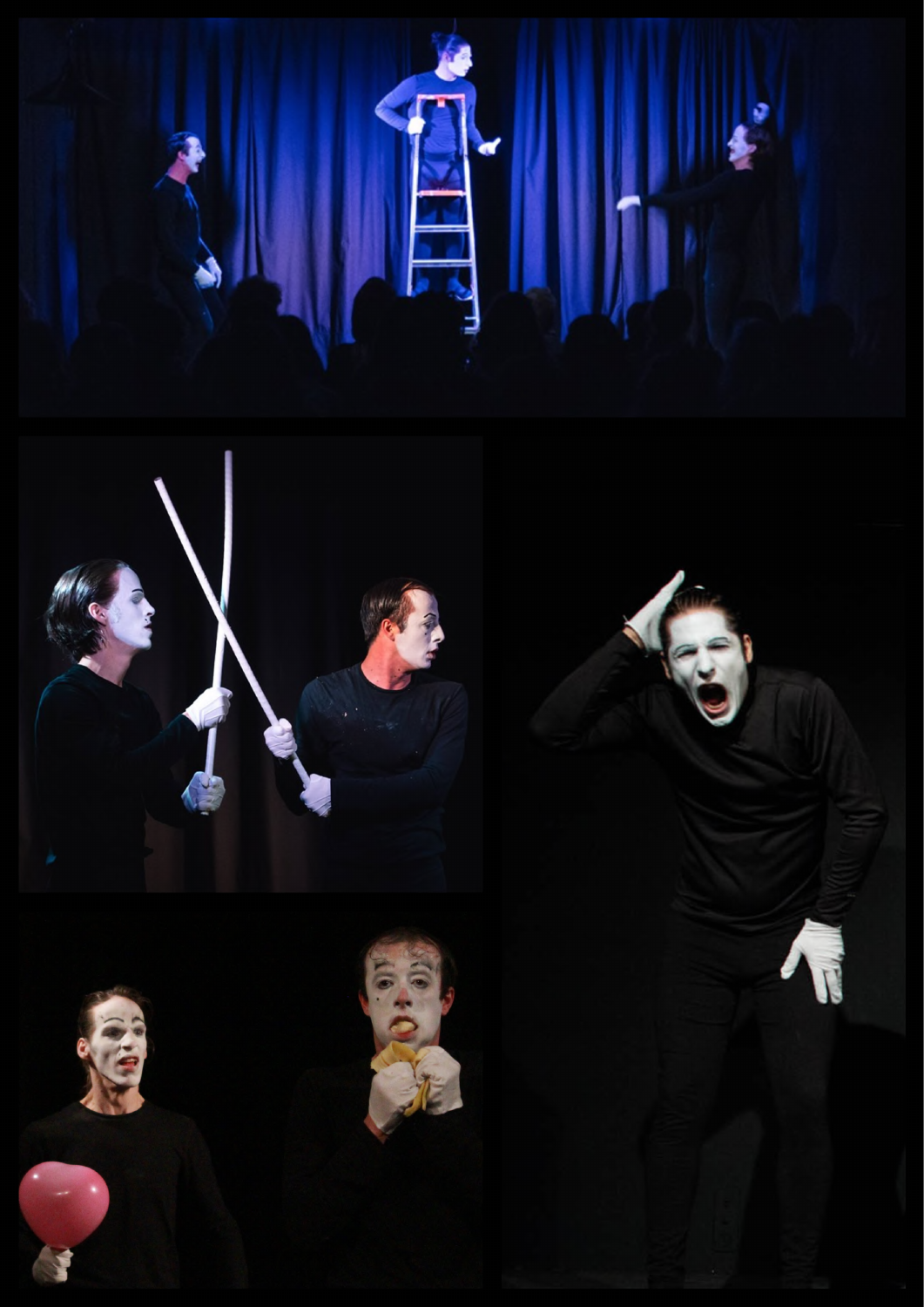

#### **Mauro Groppo**

Date of birth 09/10/1987 4-year Diploma, Atelier Teatro Fisico di Philip Radice in the method of Jacques Lecoq. Trained under: Philip Radice, Riccardo Maffiotti, Ginevra Scaglia, Eugenio Allegri (Commedia dell'Arte), Domenico Lannutti (Comedy writing), Doriana Crema (Dance theatre), Alberto Di Candia (Stage combat), Jef Johnson (Clown), Jon Kellam (The Actors Gang, Los Angeles) Worked for years as a street artist with the clown duo "Bebop e Lula" and as a professional clown doctor with Fondazione Dottor Sorriso. Most recent credits: Il Malato Immaginario – Superdrama, Antonietta, directed by Jon Kellam.

**Paolo Scaglia**

Date of birth 10/05/1993

4-year Diploma, Atelier Teatro Fisico di Philip Radice in the method of Jacques Lecoq. Trained under: Philip Radice, Riccardo Maffiotti, Paola Tortora (Grotowski method), Eugenio Allegri (Commedia dell'Arte), Domenico Lannutti (Comedy writing), Doriana Crema (Dance theatre),

Alberto Di Candia (Stage combat), Mike Rollins (Juggling and manipulation), Igor Matyuscenko (Acrobatics), Jef Johnson and Laura Hertz (Clown), Jon Kellam (The Actors Gang, Los Angeles) in the technique of "The Style".

Most recent credits:

Il Malato Immaginario – Versione Superdrama, Belina, directed by Jon Kellam.

SALT – The marvellous puppet project, Governor, directed by Jon Kellam.

#### **Samuel Toye**

Date of birth 14/07/1991

Training: East 15 Acting School BA World Perormance, 2-year Diploma, Atelier Teatro Fisico di Philip Radice in the method of Jacques Lecoq.

Most recent credits:

BREXIT, Eric, Tom Corradini Teatro (Italian tour, Avignon), Dr. Horror's School of English, Dr. Horror, Action Theatre in English (Italian tour), The Ice Queen, Kai, White Horse Theatre (Germany, Japan and China) A Midsummer Night's Dream, Demetrius, Cornucopia Theatre (London), Mime, Dolphin Creative (Singapore)

Samuel is also passionate about mask work and has studied Balinese dance in the UK and Bali.

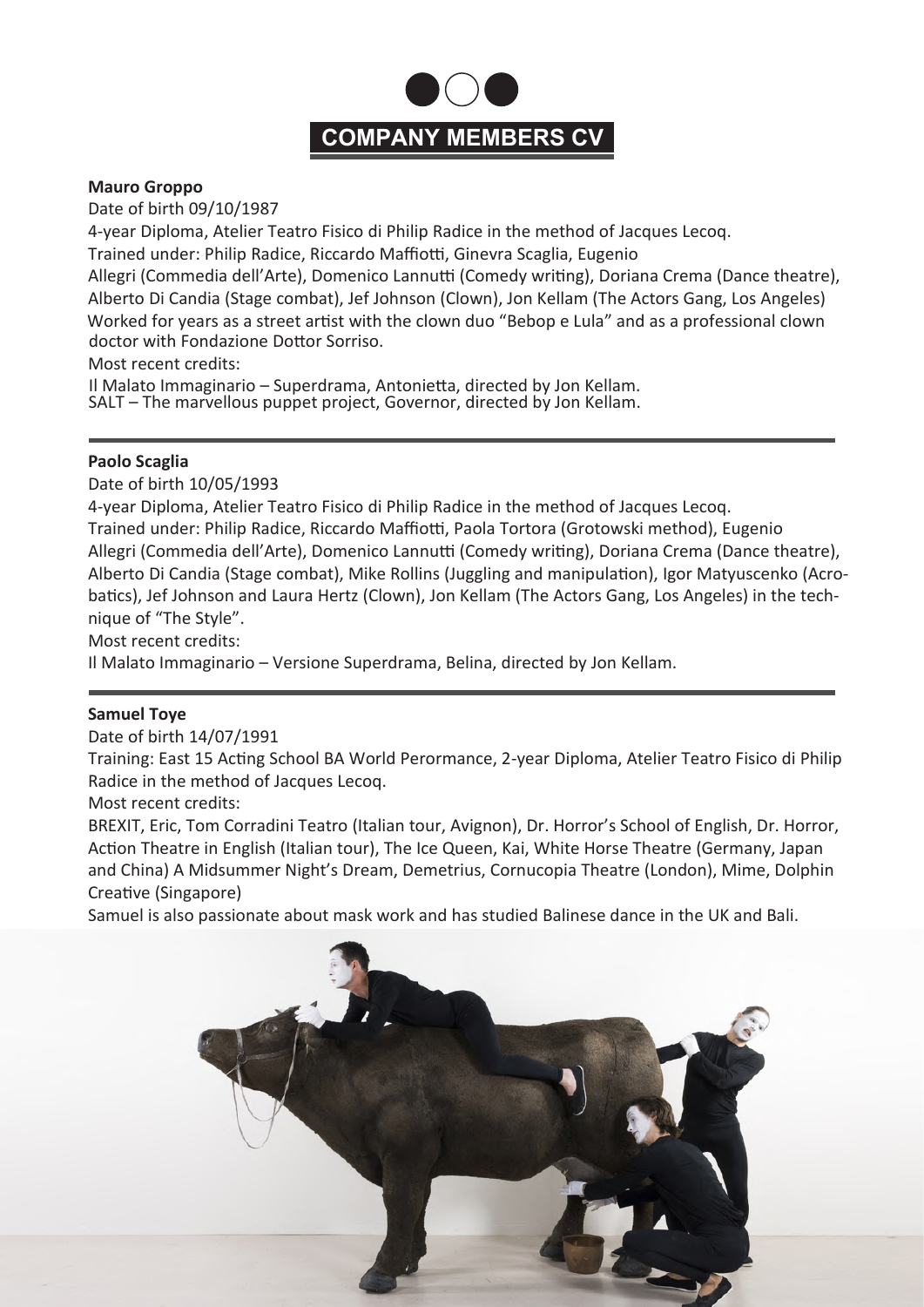

MIMOS (France)

«We give a special mention to the show MIMES of the Three Dots company for the gestual quality and a intelligent dramaturgy that plays with unexpected and shifts mime codes.»

Jury of the OFF of MIMOS festival, 2019 th edition

TORINO FRINGE FESTIVAL 2019 (Italy)

«Fabulous and acrobatic the Three Dots Company (the three dots, those of suspension, those of the unspoken, those that always leave a space for imagination and fantasy ...) with "Mimes" gave us pure fun however leaving us to reflect, without being too banal or predictable, on the theatre and its continuous dialogue between reality and fiction and the game of existence. Two of the three mimes use all the techniques on stage that are expected of a mime with the white gloves and face, the mirror imagery and precise mimic gestures, actions and objects that are literally not present. The third, cynical and ruthless, highlights the flaws of their little world. Therefore, a banana, real and no longer left for the imagination, and a ladder, become the lockpicks to understand the reality, unleashing an irrepressible irony, a delicate intellectual stimulation, simple and explosive at the same time: a phenomenal allegory.»

Link to the actual review in Italian written by Tommaso Chimenti (scroll down the page). [https://www.recensito.net/teatro/fringe-torino-teatro-resoconto.htm](https://www.recensito.net/teatro/fringe-torino-teatro-resoconto.html)l

#### LONDON CAMDEN FRINGE FESTIVAL 2017 (UK)

- [fringereview.co.uk](http://fringereview.co.uk/review/camden-fringe/2017/m-i-m-e-s-most-imbecilic-mime-ensemble-show/)
- [alwaysimefortheatre.com](https://alwaystimefortheatre.com/2017/08/22/m-i-m-e-s-a-polished-ode-to-mime-fetching-plenty-of-laughs/)
- [londonpubtheatres.com](https://pubtheatres1.tumblr.com/post/164365343652/mimes-most-imbecilic-mimeensemble-)
- [viewsfromthegods.co.uk](http://viewsfromthegods.co.uk/mimes.shtml)